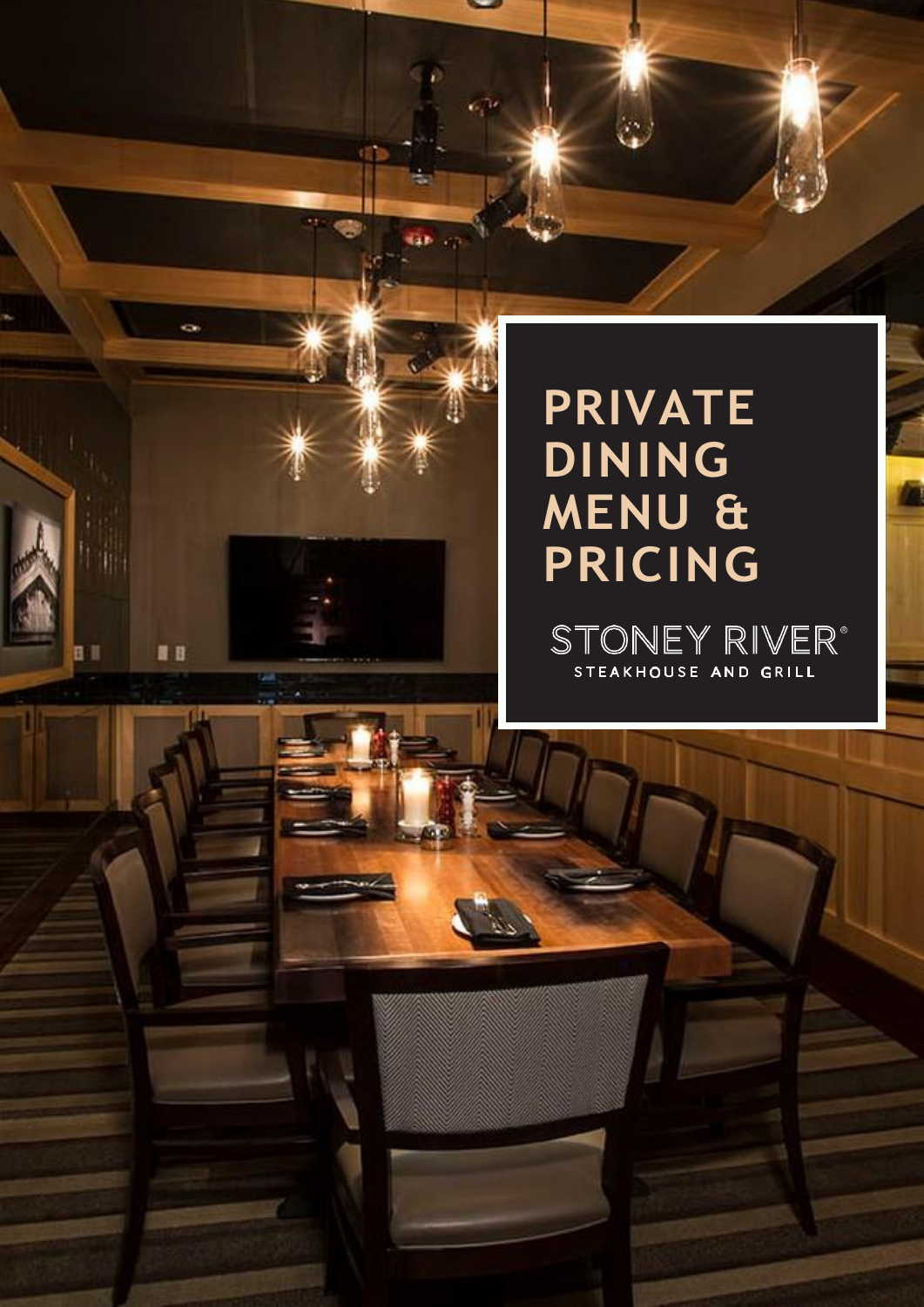## PRIVATE DINING MENU

### **\$60 per person**

#### SALAD

House Salad With herb vinaigrette

ENTRÉES Pan-Roasted Cold Water Salmon Bistro Chicken Filet Mignon 7 oz. SIDES (Family Style) Broccoli Garlic Whipped Potatoes

#### Add On Starters (Serves four) Steak Rolls Spicy ranch

Spinach Dip Warm tortilla chips Whiskey Shrimp on Country Toast Dijon beurre blanc sauce

#### ADD ON SIDES (Serves four)

Garlic Whipped Potatoes Broccoli Sautéed Asparagus Creamed Spinach Smoked Gouda Mac & Cheese Seasonal Vegetable

#### **\$70 per person**

STARTER (Choice of one)

Spinach Dip Reggaino cheese, warm tortilla chips

Steak Rolls Spicy ranch

### SALAD

House Salad With herb vinaigrette

ENTRÉES (Choice of three) Pan-Roasted Cold Water Salmon Bistro Chicken Ribeye 14 oz. Filet Mignon 7 oz. SIDES (Family Style) Choice of Two DESSERT (Family Style) Chef's Selection

# STONEY RIVER®

#### **\$80 per person**

STARTER (Choice of one)

Spinach Dip Reggaino cheese, warm tortilla chips

Steak Rolls Spicy ranch

Whiskey Shrimp on Country Toast Dijon beurre blanc sauce

SALAD

House Salad With herb vinaigrette

ENTRÉES (Choice of four) Pan-Roasted Cold Water Salmon Bistro Chicken Ribeye 14 oz. Filet Mignon 10 oz. Coffee-Cured Filet New York Strip 16 oz. SIDES (Family Style) Choice of Two DESSERT (Family Style) Chef's Selection

All menu options include iced tea, soft drinks and signature rolls. Vegetarian or vegan entrée available upon request.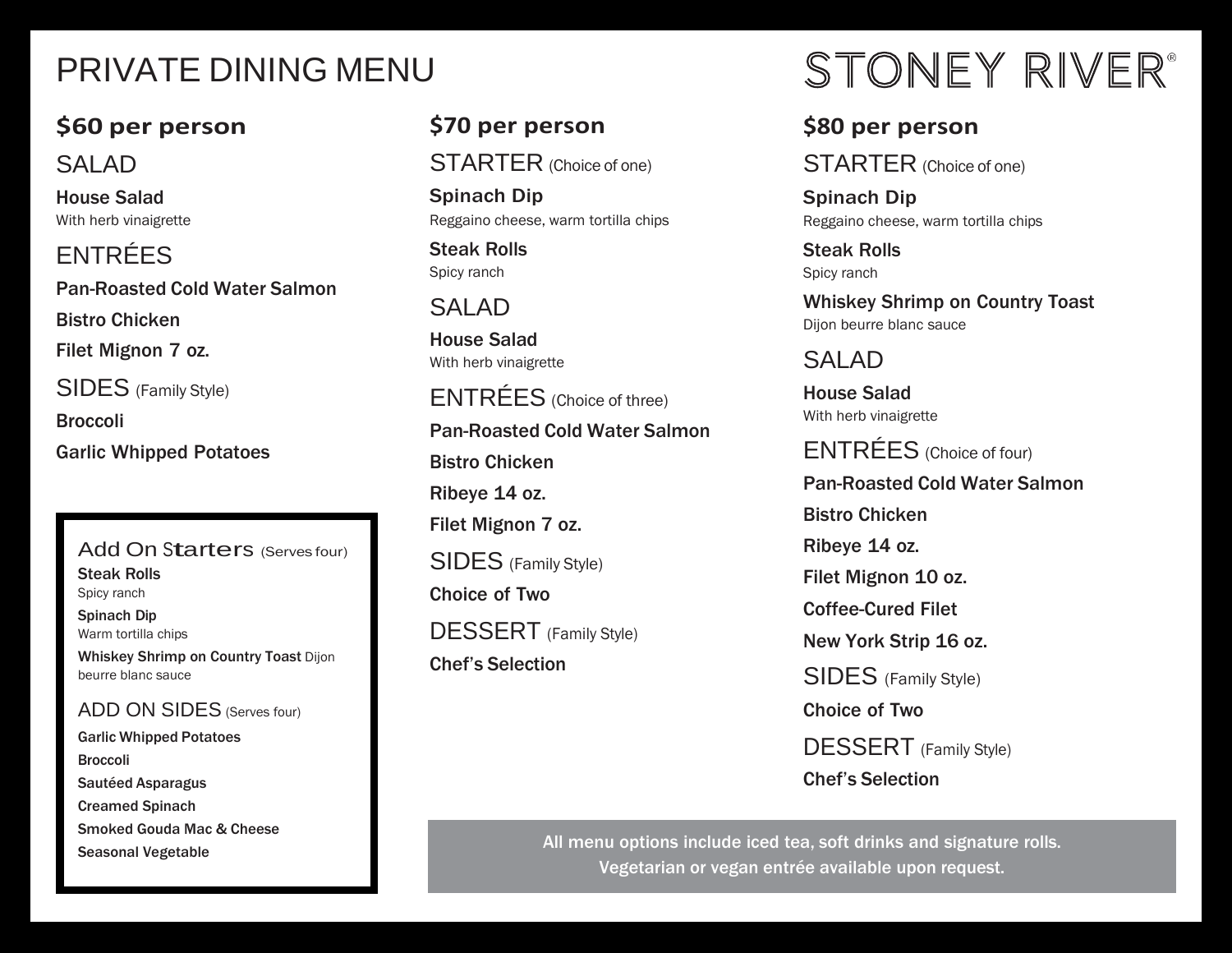### Private Dining Room Layouts

#### MISSOURI:

Dining Capacity – 36 Guests Maximum 50" TV with USB and HDMI connections or projector and screen \$125 AV Fee

#### CHESTERFIELD:

Dining Capacity – 26 Guests Maximum 50" TV with USB and HDMI connections \$125 AV Fee



All AV options are available for rent.

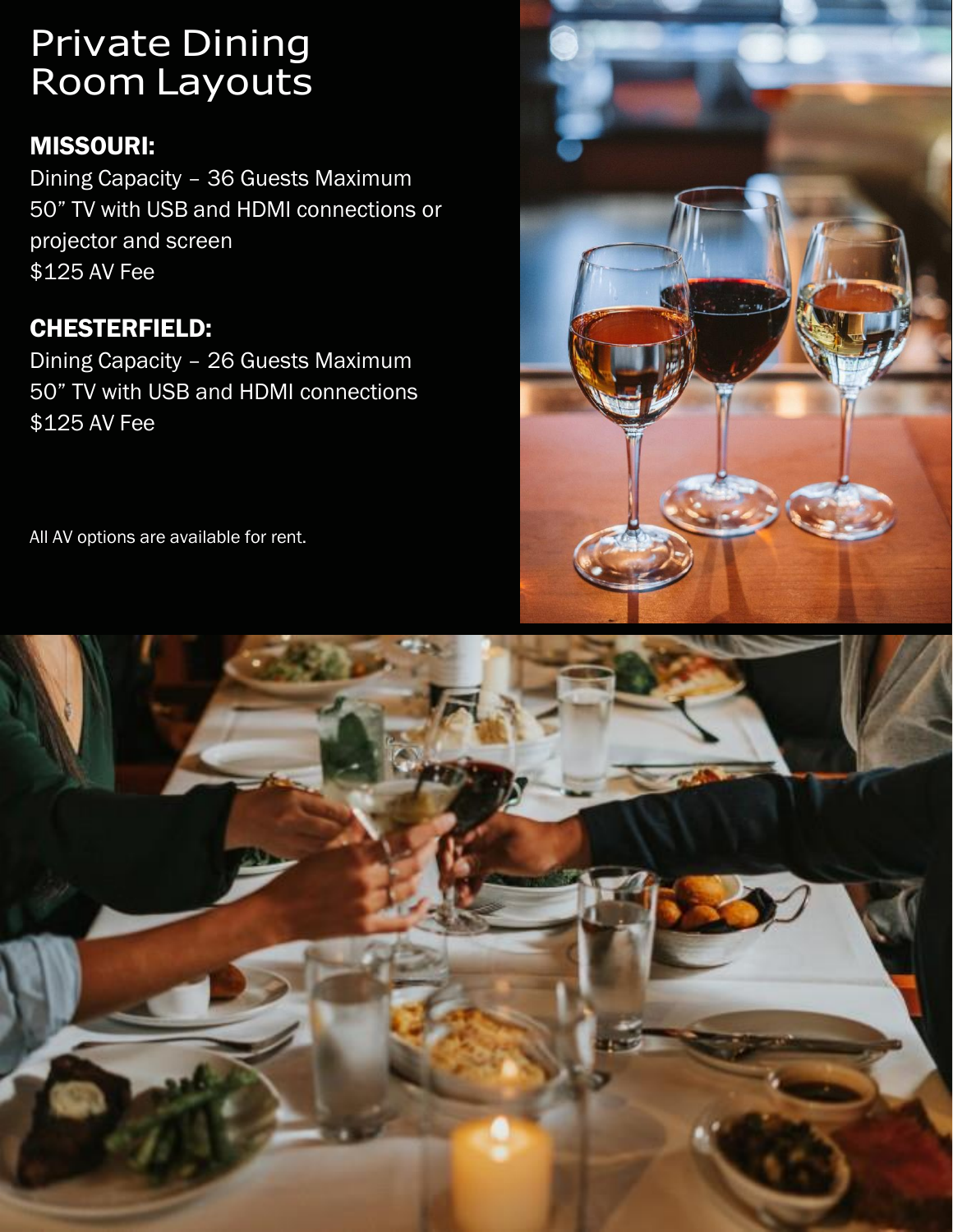## STONEY RIVER®

| FOOD &<br><b>BEVERAGE</b><br><b>MINIMUM</b>              | We require that a food and beverage minimum charge (not counting tax and<br>gratuity) be met. If the minimum is met, there is no additional room charge. If<br>the food and beverage minimum is not met, the difference between the actual<br>food and beverage subtotal and the applicable minimum will be charged to you<br>as an additional room charge. You may not purchase gift cards or "to go" food<br>or wine to bring your total purchases up to the applicable minimum.                                                                                                                                                 |
|----------------------------------------------------------|------------------------------------------------------------------------------------------------------------------------------------------------------------------------------------------------------------------------------------------------------------------------------------------------------------------------------------------------------------------------------------------------------------------------------------------------------------------------------------------------------------------------------------------------------------------------------------------------------------------------------------|
| <b>PRICING &amp;</b><br><b>ADDITIONAL</b><br><b>FEES</b> | Prices to be determined based on the menu selections plus applicable sales<br>tax. For your convenience, we will calculate an 18% gratuity and show that<br>gratuity on your bill. This gratuity is voluntary. As our patron, of course, you<br>should decide whether to provide a gratuity and in what amount. Thus, you are<br>free to increase or decrease the gratuity. Additional fees may apply if event<br>requires or pre-orders. These additional fees include but are not limited to:<br>floral arrangements, audio visual services (Apple products will require<br>additional service), tent fees and specialty linens. |
| <b>PAYMENT</b>                                           | Final payment is due upon completion of event. Separate checks cannot be<br>issued. Personal checks are not accepted.                                                                                                                                                                                                                                                                                                                                                                                                                                                                                                              |
| <b>CANCELLATION</b><br><b>POLICY</b>                     | In the event it becomes necessary to cancel your event, the following charges<br>will apply:<br>8 days or more prior to event date: 50% of guaranteed food and<br>beverage minimum.<br>7 or less days prior to event date: 100% of guaranteed food and<br>$\bullet$<br>beverage minimum.                                                                                                                                                                                                                                                                                                                                           |
| <b>GUEST COUNT</b><br><b>GUARANTEE</b>                   | A guaranteed number of guests must be received 48 business hours in<br>advance of the event.                                                                                                                                                                                                                                                                                                                                                                                                                                                                                                                                       |
| <b>ALCOHOL</b>                                           | Pre-selecting wine before the event is encouraged to provide a seamless<br>dining experience. Guest will have the option to purchase any Liquor, Beer or<br>Wine that is available in the restaurant.                                                                                                                                                                                                                                                                                                                                                                                                                              |